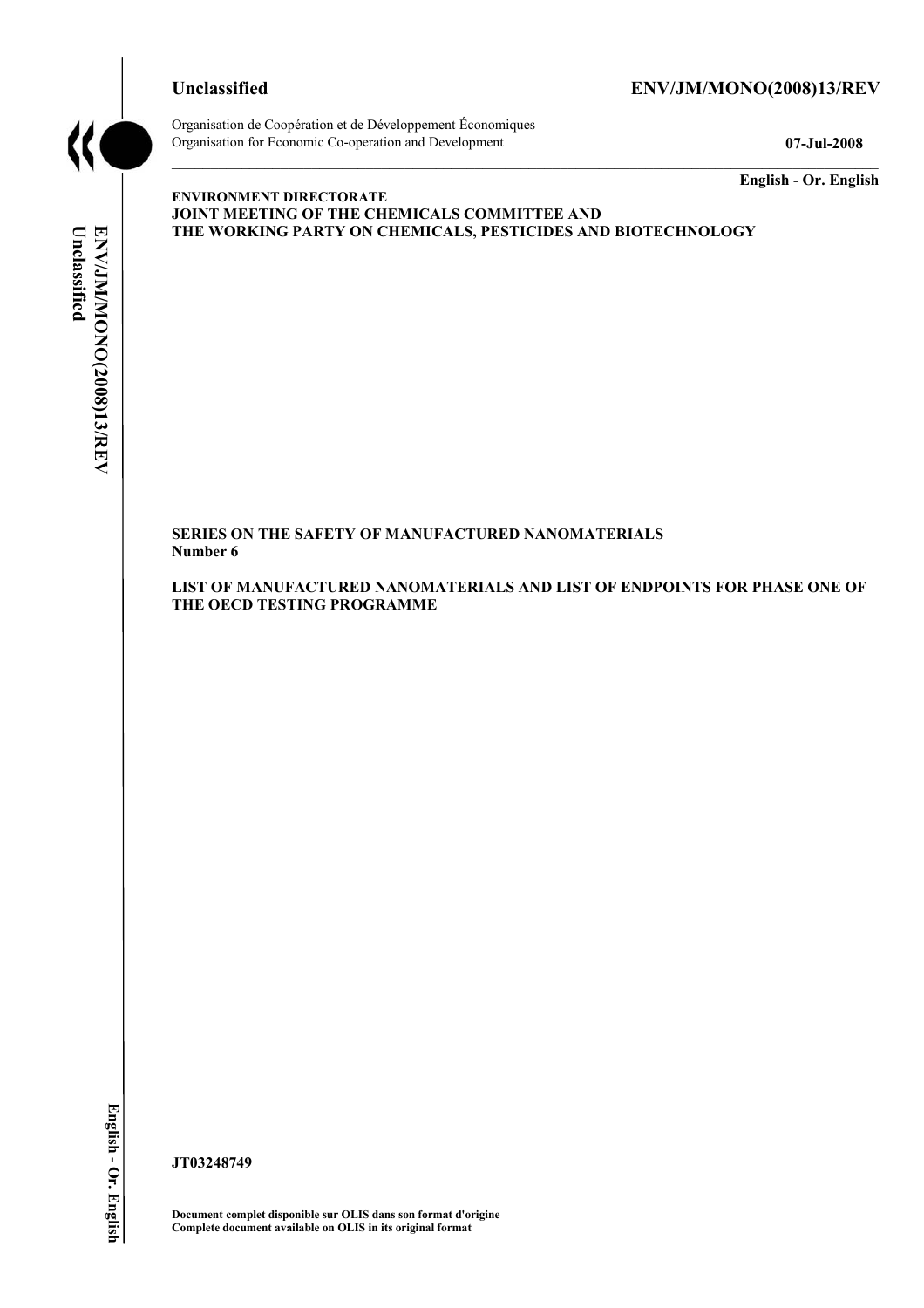#### *Also published in the Series of Safety of Manufactured Nanomaterials:*

- No. 1, *Report of the OECD Workshop on the Safety of Manufactured Nanomaterials: Building Co-operation, Co-ordination and Communication (2006)*
- No. 2, *Current Developments/ Activities on the Safety of Manufactured Nanomaterials: Tour de table at the 1st Meeting of the Working Party on Manufactured Nanomaterials (2006)*
- No. 3, *Current Developments/ Activities on the Safety of Manufactured Nanomaterials: Tour de table at the 2nd Meeting of the Working Party on Manufactured Nanomaterials (2007)*
- No. 4, *Manufactured Nanomaterials: Programme of Work 2006-2008(2008)*
- No. 5, *Current Developments/ Activities on the Safety of Manufactured Nanomaterials: Tour de table at the 3rd Meeting of the Working Party on Manufactured Nanomaterials*

*© OECD 2008* 

*Applications for permission to reproduce or translate all or part of this material should be made to: RIGHTS@oecd.org, Head of Publications Service, OECD, 2 rue André-Pascal, 75775 Paris Cedex 16, France*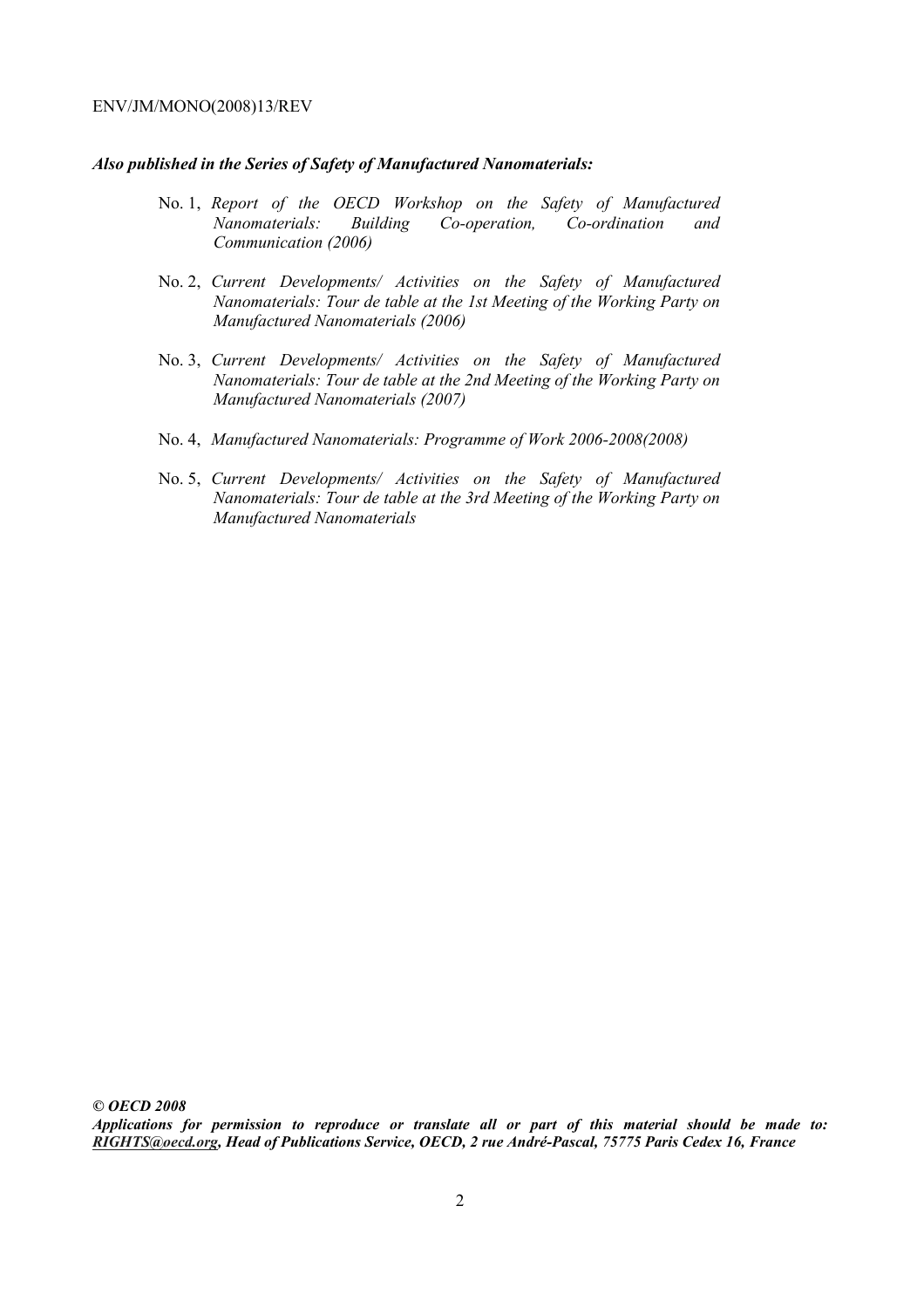# **OECD Environment, Health and Safety Publications**

**Series on the Safety of Manufactured Nanomaterials** 

**No. 6** 

# **WORKING PARTY ON MANUFACTURED NANOMATERIALS: LIST OF MANUFACTURED NANOMATERIALS AND LIST OF ENDPOINTS FOR PHASE ONE OF THE OECD TESTING PROGRAMME**

**Environment Directorate ORGANISATION FOR ECONOMIC CO-OPERATION AND DEVELOPMENT Paris, 2008**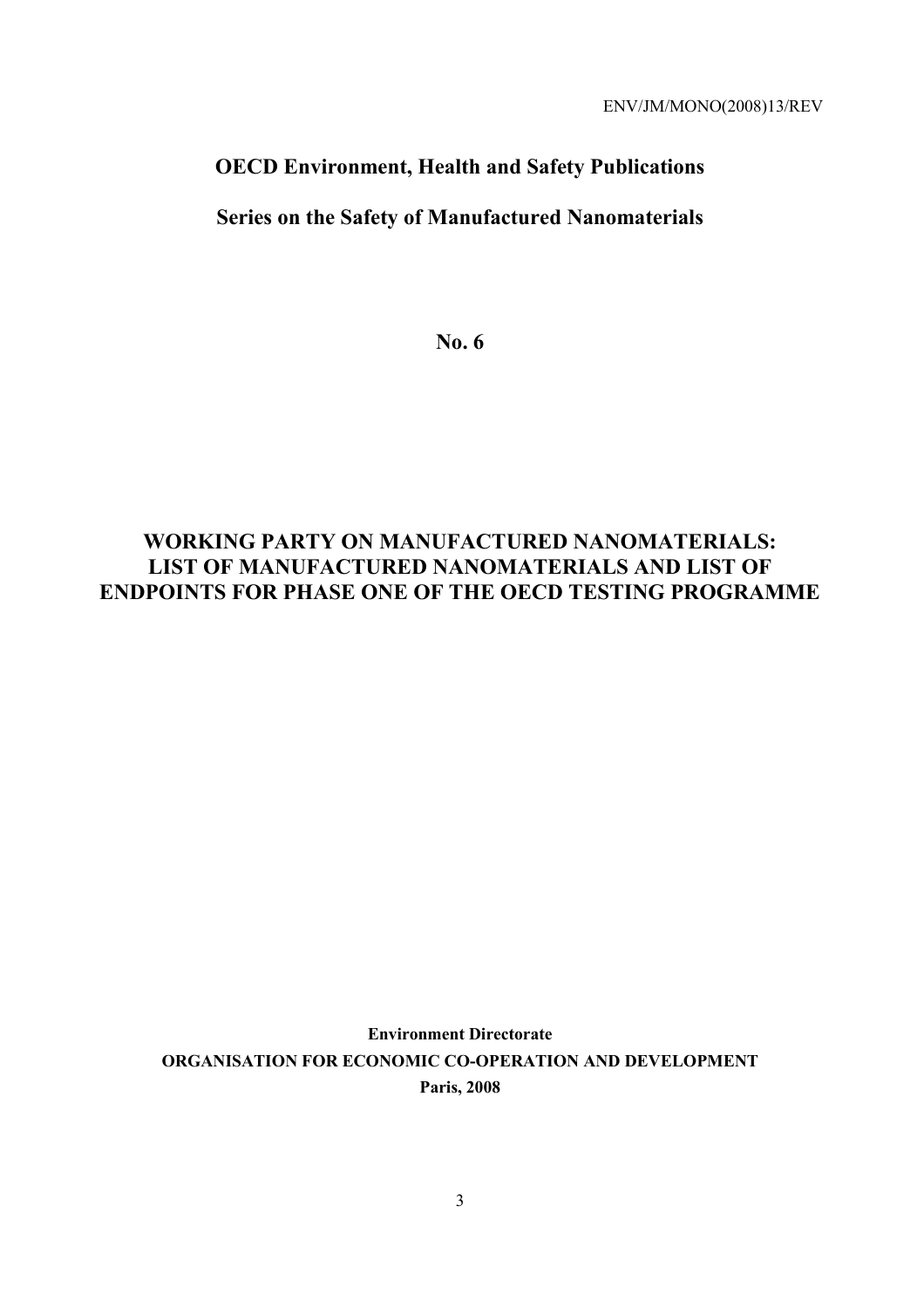#### **ABOUT THE OECD**

The Organisation for Economic Co-operation and Development (OECD) is an intergovernmental organisation in which representatives of 30 industrialised countries in North America, Europe and the Asia and Pacific region, as well as the European Commission, meet to co-ordinate and harmonise policies, discuss issues of mutual concern, and work together to respond to international problems. Most of the OECD's work is carried out by more than 200 specialised committees and working groups composed of member country delegates. Observers from several countries with special status at the OECD, and from interested international organisations, attend many of the OECD's workshops and other meetings. Committees and working groups are served by the OECD Secretariat, located in Paris, France, which is organised into directorates and divisions.

The Environment, Health and Safety Division publishes free-of-charge documents in ten different series: Testing and Assessment; Good Laboratory Practice and Compliance Monitoring; Pesticides and Biocides; Risk Management; Harmonisation of Regulatory Oversight in Biotechnology; Safety of Novel Foods and Feeds; Chemical Accidents; Pollutant Release and Transfer Registers; Emission Scenario Documents; and the Safety of Manufactured Nanomaterials. More information about the Environment, Health and Safety Programme and EHS publications is available on the OECD's World Wide Web site (http://www.oecd.org/ehs).

**This publication was developed in the IOMC context. The contents do not necessarily reflect the views or stated policies of individual IOMC Participating Organizations.** 

**The Inter-Organisation Programme for the Sound Management of Chemicals (IOMC) was established in 1995 following recommendations made by the 1992 UN Conference on Environment and Development to strengthen co-operation and increase international coordination in the field of chemical safety. The participating organisations are FAO, ILO, OECD, UNEP, UNIDO, UNITAR and WHO. The World Bank and UNDP are observers. The purpose of the IOMC is to promote co-ordination of the policies and activities pursued by the Participating Organisations, jointly or separately, to achieve the sound management of chemicals in relation to human health and the environment.**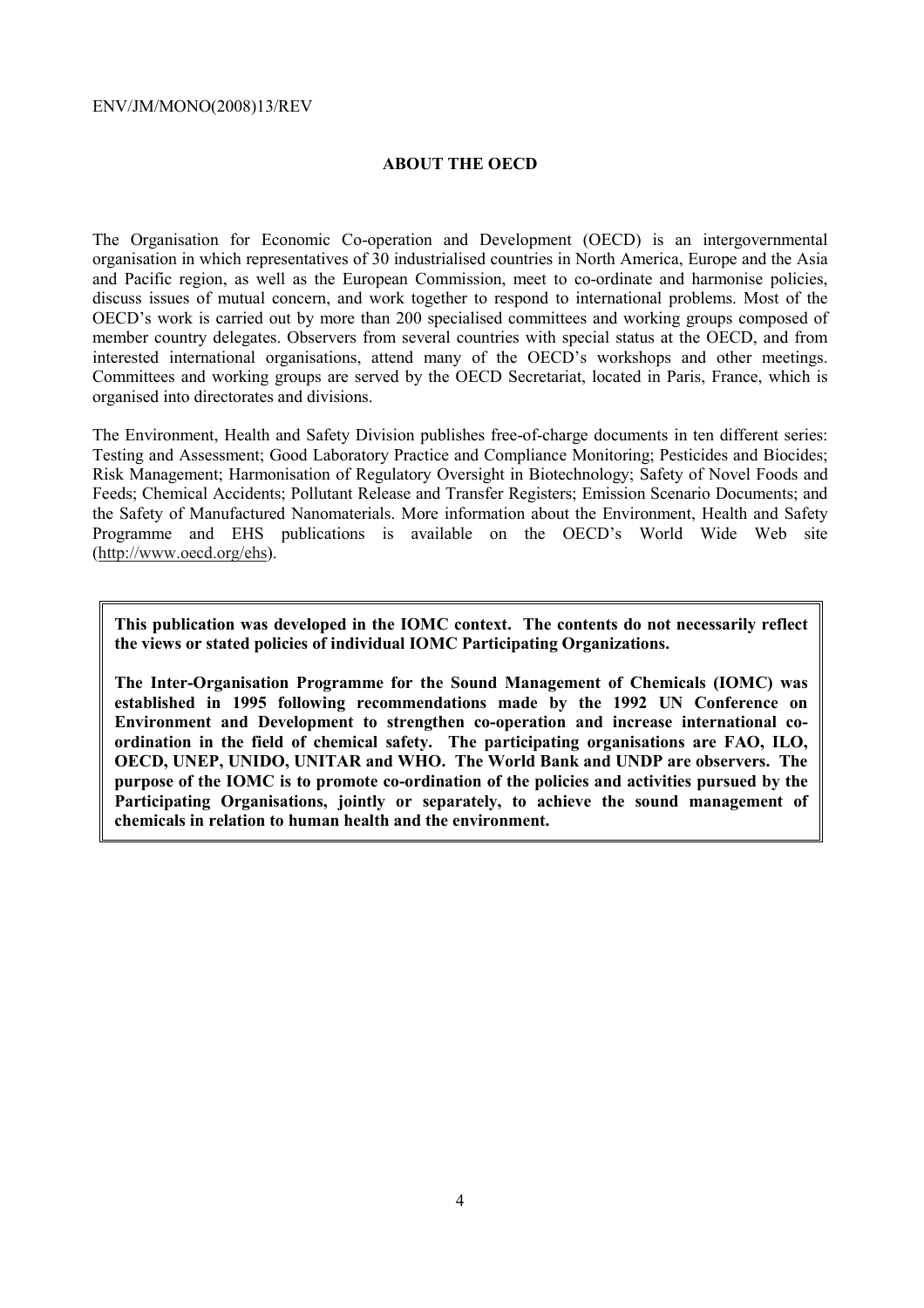**This publication is available electronically, at no charge.** 

**For this and many other Environment, Health and Safety publications, consult the OECD's World Wide Web site (www.oecd.org/ehs/)** 

**or contact:** 

**OECD Environment Directorate, Environment, Health and Safety Division**

> **2 rue André-Pascal 75775 Paris Cedex 16 France**

**Fax: (33-1) 44 30 61 80** 

**E-mail: ehscont@oecd.org**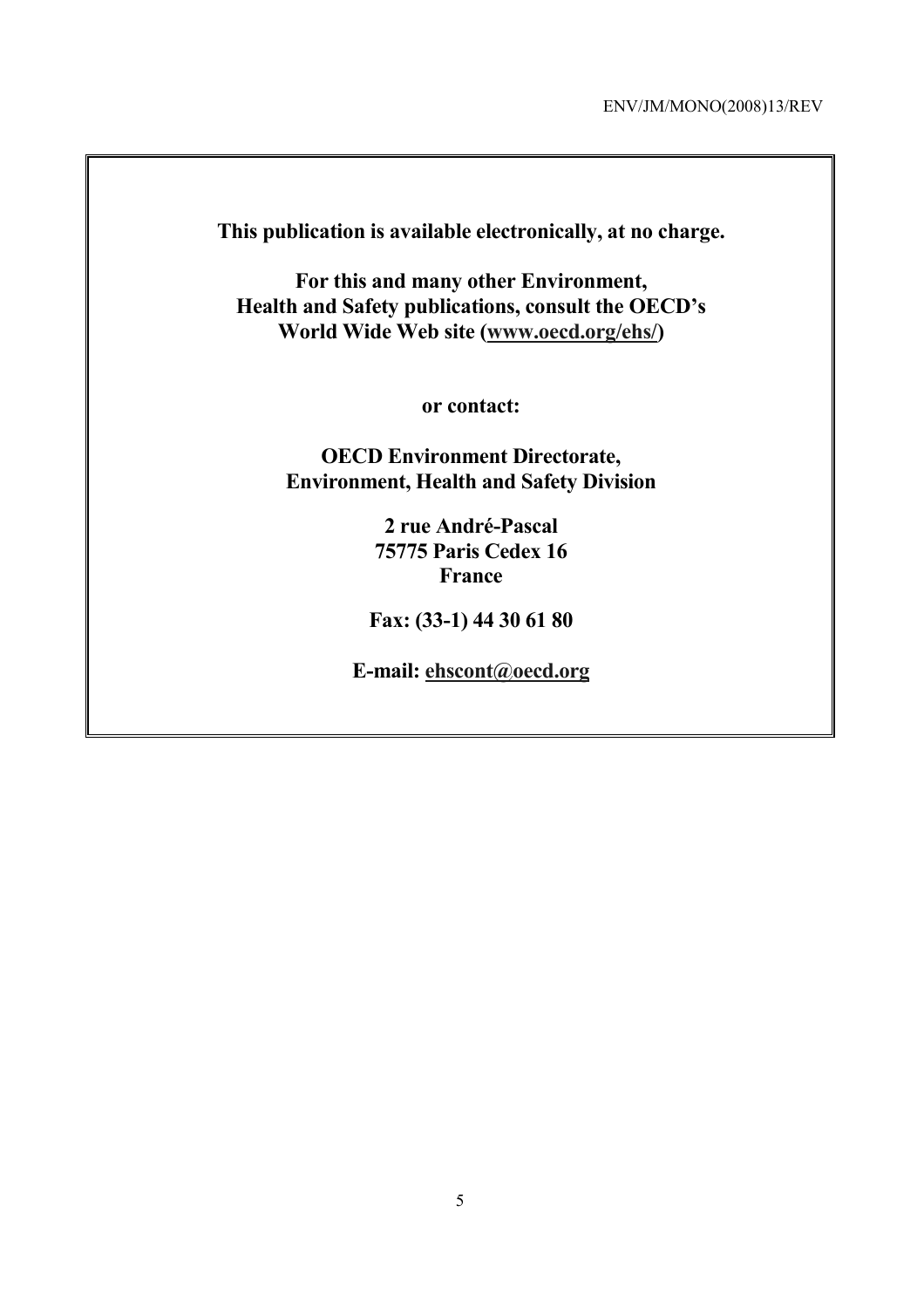#### **FOREWORD**

 The OECD Joint Meeting of the Chemicals Committee and Working Party on Chemicals, Pesticides and Biotechnology (the Joint Meeting) held a Special Session on the Potential Implications of Manufactured Nanomaterials for Human Health and Environmental Safety (June 2005). This was the first opportunity for OECD member countries, together with observers and invited experts, to begin to identify human health and environmental safety related aspects of manufactured nanomaterials. The scope of this session was intended to address the chemicals sector.

 As a follow-up, the Joint Meeting decided to hold a Workshop on the Safety of Manufactured Nanomaterials in December 2005, in Washington, D.C. The main objective was to determine the "state of the art" for the safety assessment of manufactured nanomaterials with a particular focus on identifying future needs for risk assessment within a regulatory context.

 Based on the conclusions and recommendations of the Workshop [ENV/JM/MONO(2006)19] it was recognised as essential to ensure the efficient assessment of manufactured nanomaterials so as to avoid adverse effects from the use of these materials in the short, medium and longer term. With this in mind, the OECD Council established the OECD Working Party on Manufactured Nanomaterials (WPMN) as a subsidiary body of the OECD Chemicals Committee. This programme concentrates on human health and environmental safety implications of manufactured nanomaterials (limited mainly to the chemicals sector), and aims to ensure that the approach to hazard, exposure and risk assessment is of a high, science-based, and internationally harmonised standard. This programme promotes international co-operation on the human health and environmental safety of manufactured nanomaterials, and involves the safety testing and risk assessment of manufactured nanomaterials.

 This document is published on the responsibility of the OECD Chemicals Committee. It is intended to provide information on the outcomes and developments of the WPMN related to the safety of manufactured nanomaterials.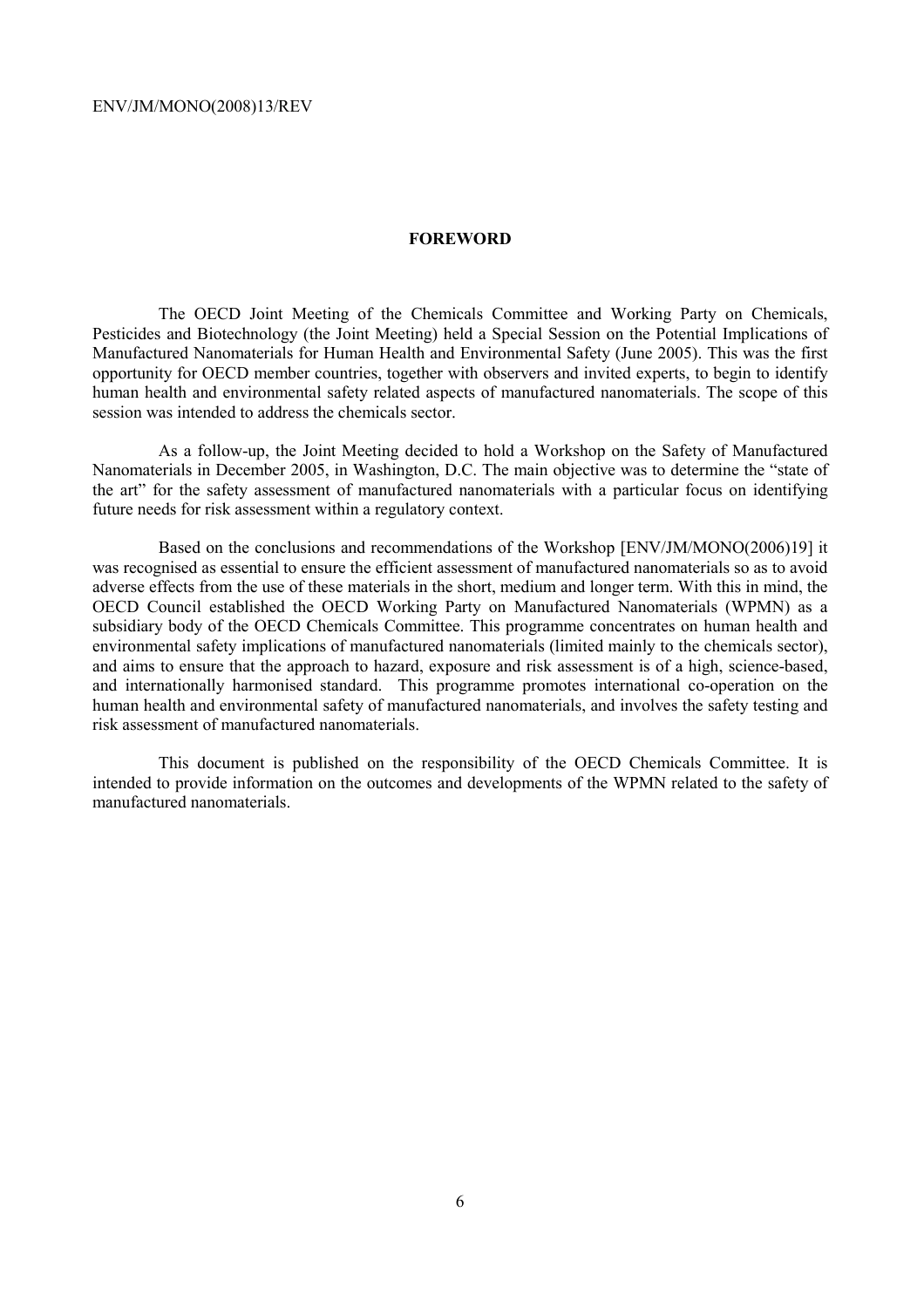# **TABLE OF CONTENTS**

| PROJECT ON THE SAFETY TESTING OF A REPRESENTATIVE SET OF MANUFACTURED |  |
|-----------------------------------------------------------------------|--|
| LIST OF REPRESENTATIVE MANUFACTURED NANOMATERIALS FOR TESTING 10      |  |
|                                                                       |  |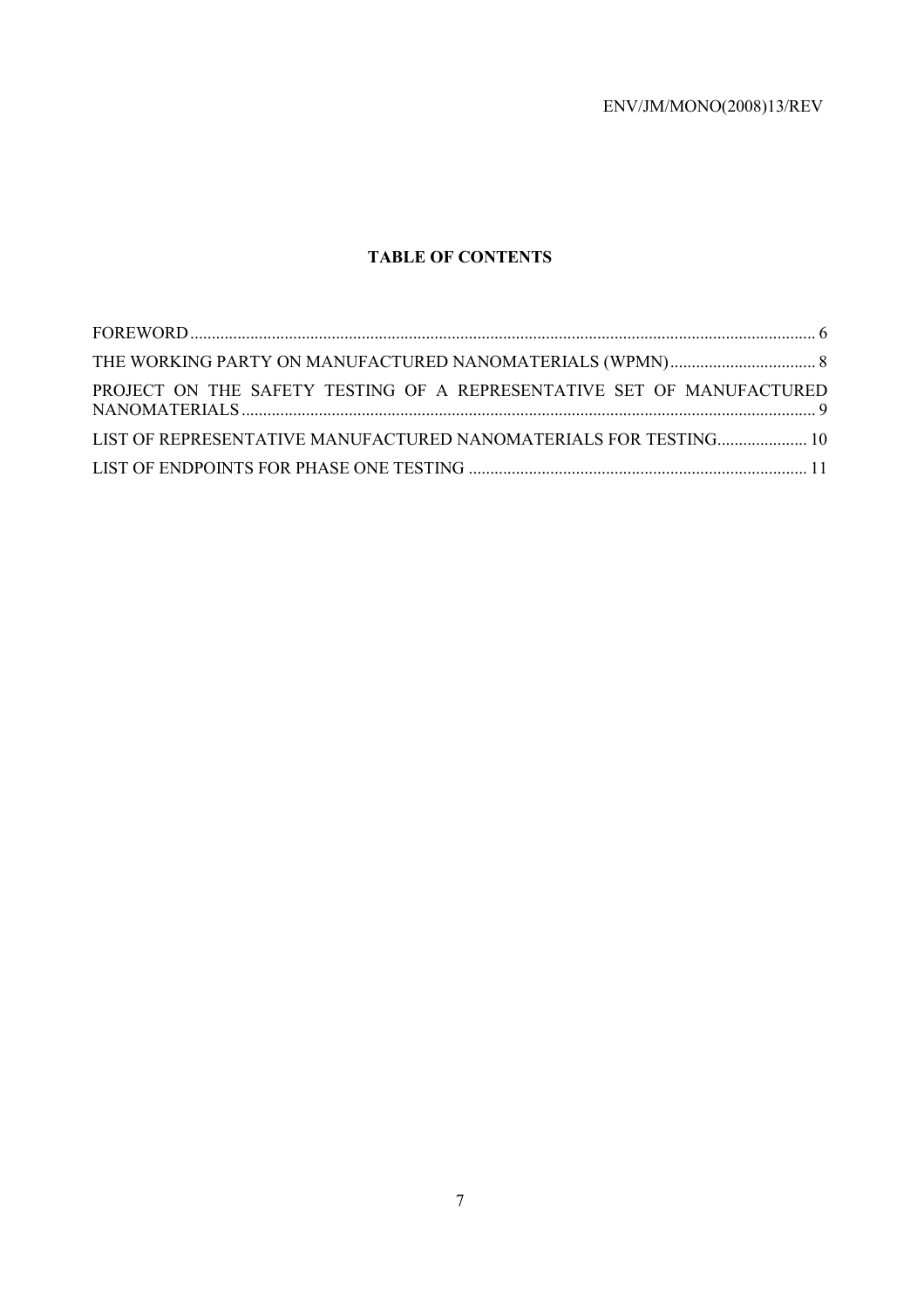#### **THE WORKING PARTY ON MANUFACTURED NANOMATERIALS (WPMN)**

1. The Working Party on Manufactured Nanomaterials<sup>1</sup> was established in 2006 to help member countries efficiently and effectively address the safety challenges of nanomaterials. OECD has a wealth of experience in developing methods for the safety testing and assessment of chemical products.

2. The Working Party brings together more than 100 experts from governments and other stakeholders from: a) OECD Countries; b) non-member economies such as Brazil, China, the Russian Federation, and Thailand; and  $c$ ) observers and invited experts from UNEP, WHO, ISO, BIAC<sup>2</sup>, TUAC<sup>3</sup>, and environmental NGOs.

3. Although OECD member countries appreciate the many potential benefits from the use of nanomaterials, they wished to engage, at an early stage, in addressing the possible safety implications at the same time as research on new applications is being undertaken.

4. The Working Party is implementing its work through eight specific projects to further develop appropriate methods and strategies to help ensure human health and environmental safety:

- Development of a Database on Human Health and Environmental Safety Research;
- Research Strategies on Manufactured Nanomaterials;
- Safety Testing of a Representative Set of Manufactured Nanomaterials;
- Manufactured Nanomaterials and Test Guidelines;
- Co-operation on Voluntary Schemes and Regulatory Programmes;
- Co-operation on Risk Assessment;
- The role of Alternative Methods in Nanotoxicology; and
- Exposure Measurement and Exposure Mitigation.

5. Each project is being managed by a steering group, which comprises members of the WPMN, with support from the Secretariat. Each steering group implements its respective "operational plans", each with their specific objectives and timelines. The results of each project are then evaluated and endorsed by the entire WPMN.

6. This document shows the results, so far, from the project Safety Testing of a Representative Set of Manufactured Nanomaterials.

<sup>1</sup> Updated information on the OECD's Programme on the Safety of Manufactured Nanomaterials is available at: <sup>2</sup> The Business and Industry Advisory Committee to the OECD<sup>2</sup>

<sup>&</sup>lt;sup>3</sup> Trade Union Advisory Committee to OECD.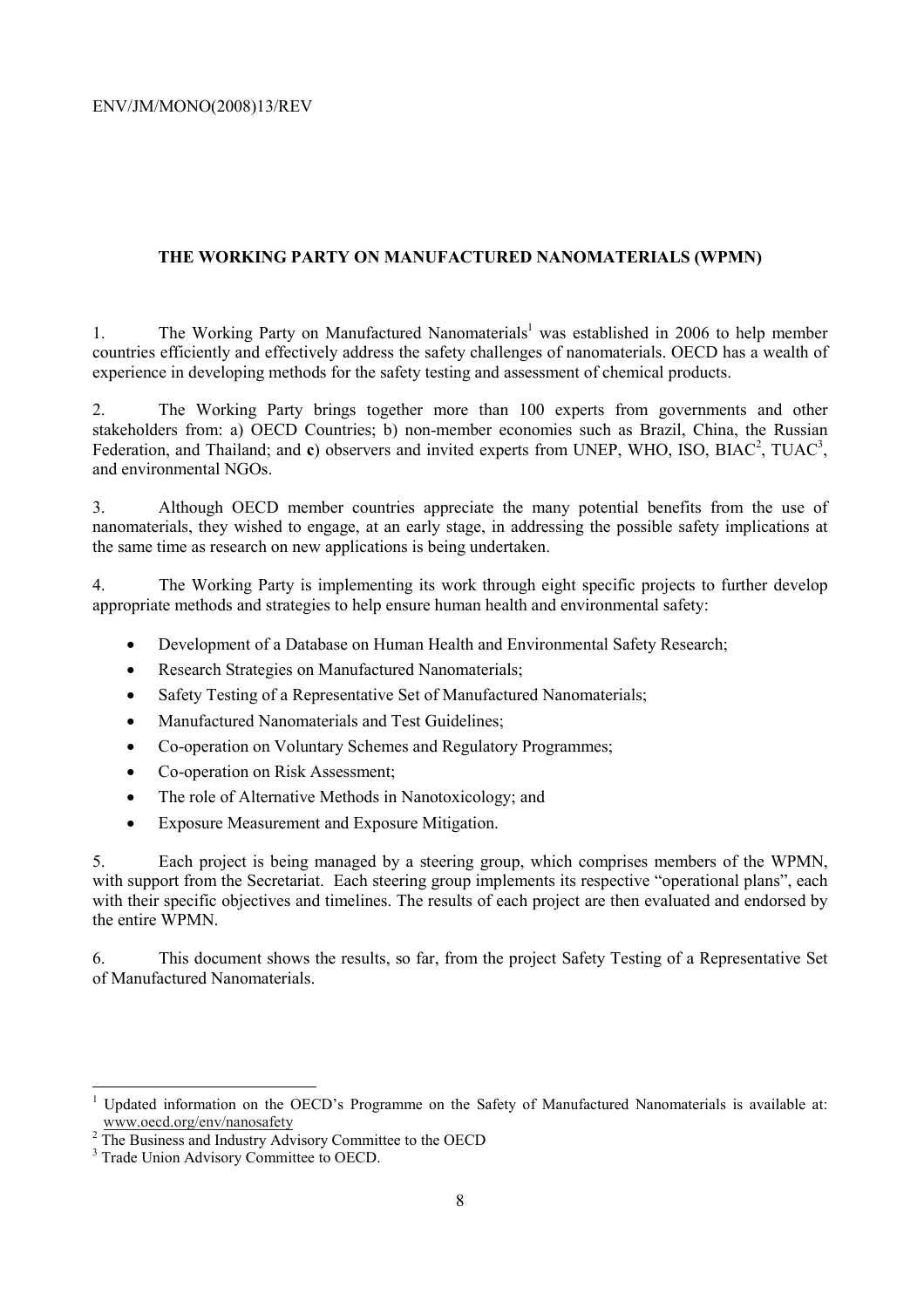### **PROJECT ON THE SAFETY TESTING OF A REPRESENTATIVE SET OF MANUFACTURED NANOMATERIALS**

7. The project **Safety Testing of a Representative Set of Manufactured Nanomaterials** builds upon the concept that much valuable information on the safety of manufactured nanomaterials (MNs), as well as the methods to assess safety, can be derived by testing certain nanomaterials for human health and environmental safety effects. The objective of this project is to develop a programme to create an understanding of the kind of information on intrinsic properties that may be relevant for exposure and effects assessment of nanomaterials through testing.

8. At its inception, it was decided that the implementation of this project will take place in two stages. First, it will develop and agree on a priority list of representative manufactured nanomaterials now or soon to be in commerce for inclusion in a set of reference materials to support measurement, toxicology and risk assessment of nanomaterials. Second, it will develop a programme to create an understanding of the kind of information on intrinsic properties that may be relevant for exposure and effects assessment of nanomaterials by testing representative nanomaterials for human health and environmental effects as well as environmental fate for a specified set of endpoints (including *e.g.*, specific physicochemical properties, ecotoxicity).

9. This document presents the completion of stage one: i) a list of representative manufactured nanomaterials (MNs); and ii) a list of endpoints for the hazard assessment of those nanomaterials.

10. The completion of stage one has now enabled the WPMN to discuss stage 2, that is, to develop and implement a programme for testing those representative manufactured nanomaterials using the initial set of endpoints. Accordingly, the 3<sup>rd</sup> meeting of the WPMN agreed to move ahead with the stage two of the project through the launching of the **OECD** Sponsorship Programme<sup>4</sup> on the Testing on **Manufactured Nanomaterials**.

11. Information about the work of the WPMN, as well as publications and updates on efforts of governments and other stakeholders to address safety issues of nanomaterials is available at http://www.oecd.org/env/nanosafety .

 $^{4}$  http://www.oecd.org/department/0,3355,en\_2649\_34365\_1\_1\_1\_1\_1,00.html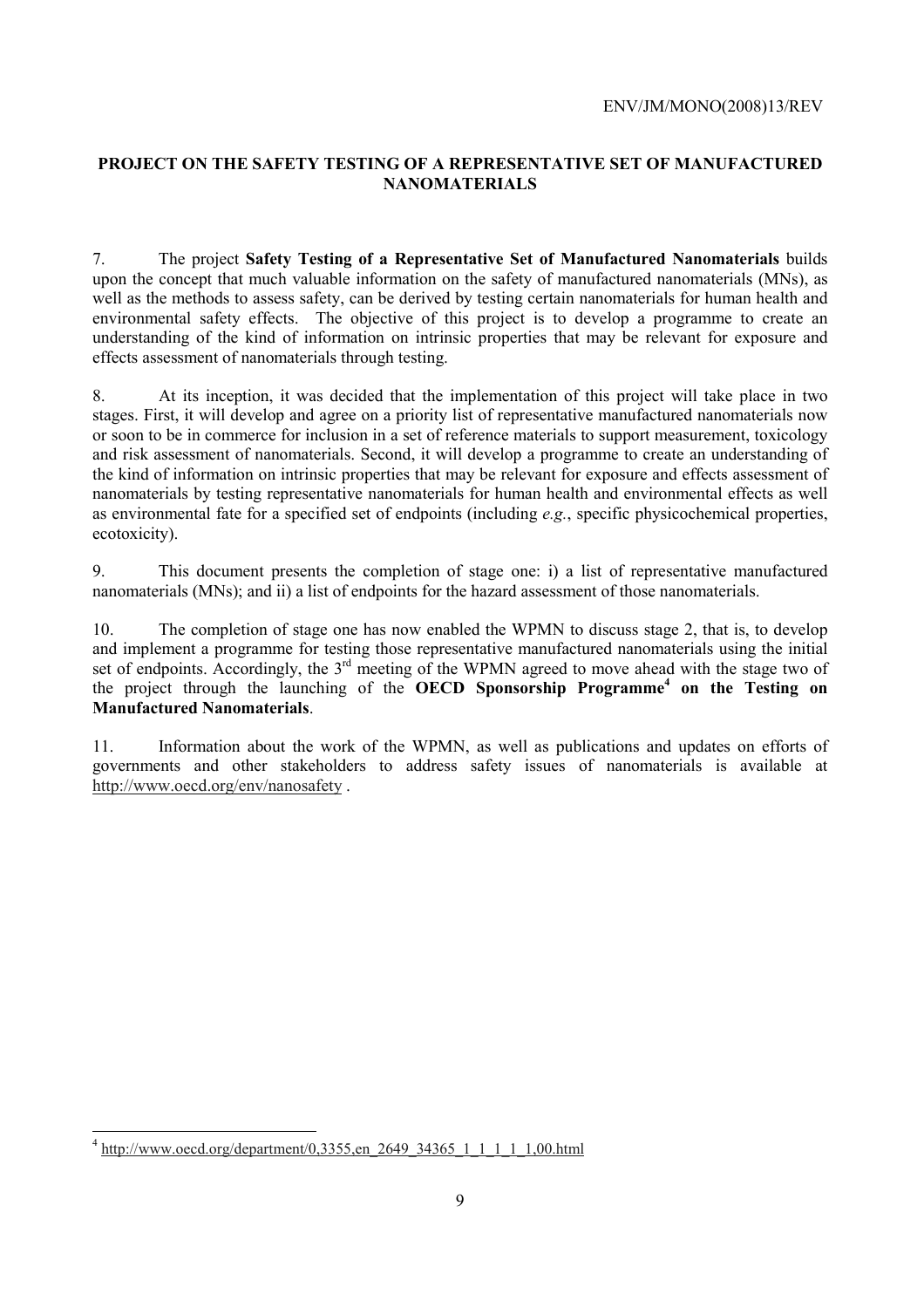#### **LIST OF REPRESENTATIVE MANUFACTURED NANOMATERIALS FOR TESTING**

12. The list of representative manufactured nanomaterial has been selected by the WPMN for use in its work. The word "representative" refers to those manufactured nanomaterials now, or soon to enter into commerce, for inclusion in a set of reference materials to support measurement, toxicology and risk assessment of nanomaterials. Therefore, the list was mainly selected taking into account those materials which are in commerce (or close to commercial use), but other criteria were also considered: for example, production volume, the likely availability of such materials for testing and the existing information that is likely to be available on such materials.

13. It was also emphasised that certain nanomaterials not included in the list may become important in the future and certain nanomaterials currently on the list may have (over time) reduced production and/ or use. Accordingly, the list should be considered as a "snapshot in time", of those nanomaterials in commerce or likely to enter into commerce in the near term. At the same time, some nanomaterials on the list may have variants<sup>5</sup> that the WPMN may wish to consider in detail in the future.

#### *Nanomaterials*

- Fullerenes (C60)
- Single-walled carbon nanotubes (SWCNTs)
- Multi-walled carbon nanotubes (MWCNTs)
- Silver nanoparticles
- Iron nanoparticles
- Carbon black
- Titanium dioxide
- Aluminium oxide
- Cerium oxide
- Zinc oxide
- Silicon dioxide
- Polystyrene
- **Dendrimers**
- Nanoclays

 $\overline{a}$ 

The order in which the nanomaterials are listed above does not indicate a priority.

<sup>5</sup> For example, C60 could be broadened to other fullerenes as well as chemically modified varieties of C60; it may also be important to analyse chemically modified single- and multi- walled CNTs; and the influence of surface coatings of elemental and metal oxide nanomaterials, and/ or their different shapes – e.g., rods.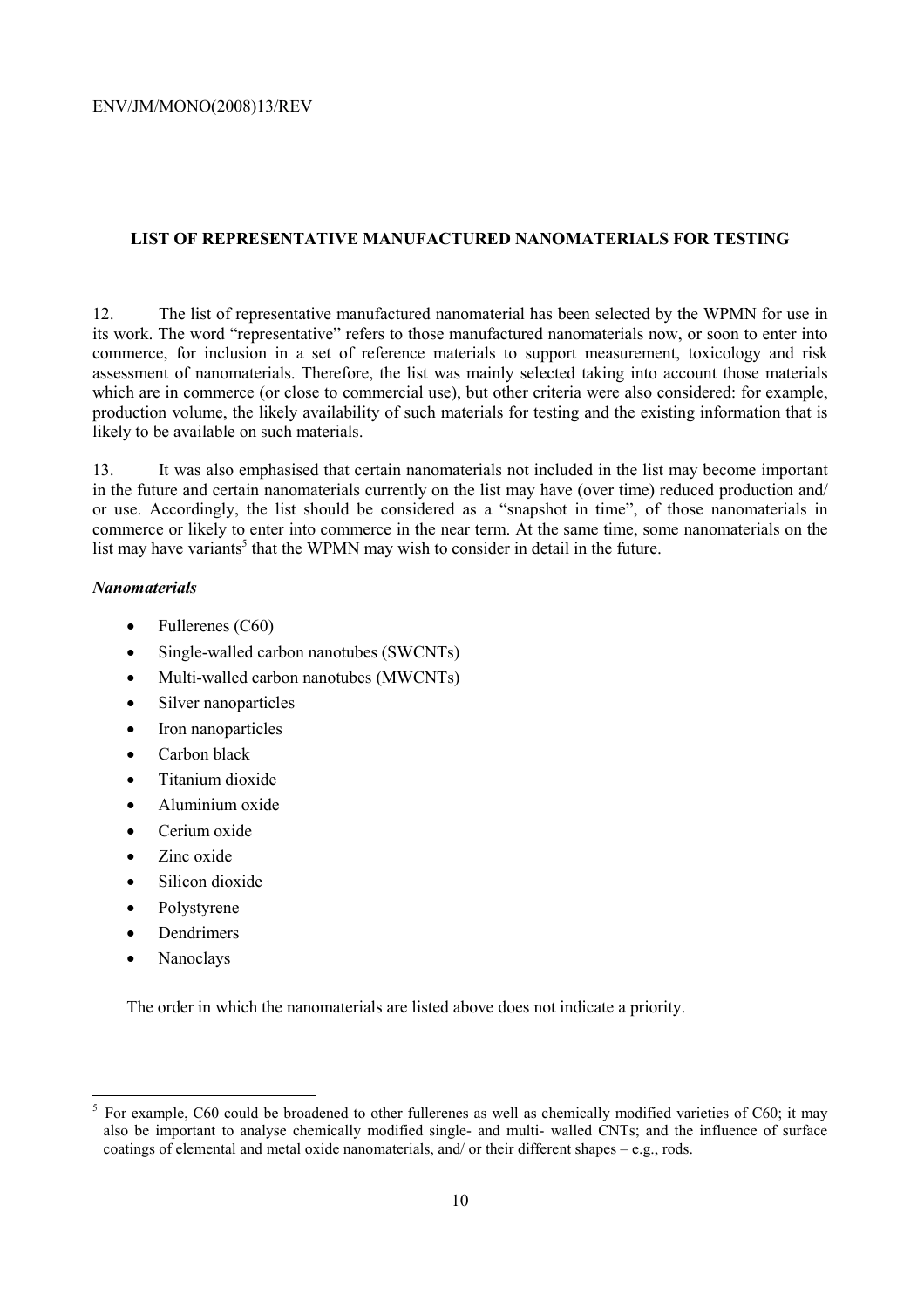#### **LIST OF ENDPOINTS FOR PHASE ONE TESTING**

14. The list of endpoints is a set to take into account, when testing specific MNs for human health and environmental safety within phase one of the Testing Programme. Addressing this set should ensure consistency between the various tests to be carried out on specific nanomaterials. It should also lead to the development of dossiers for each nanomaterial describing basic characterization, fate, ecotoxicity and mammalian toxicity information.

15. It is also expected that the list of endpoints be refined based on the practical results obtained through the testing programme. As such, phase one testing is expected to be of an exploratory nature, science-based and without any consequences for existing regulatory datasets.

#### *Endpoints*

*Nanomaterial Information/Identification* 

- Nanomaterial name (from list)
- CAS Number
- Structural formula/molecular structure
- Composition of nanomaterial being tested (including degree of purity, known impurities or additives)
- Basic morphology
- Description of surface chemistry (e.g., coating or modification)
- Major commercial uses
- Known catalytic activity
- Method of production (e.g., precipitation, gas phase)

#### *Physical-Chemical Properties and Material Characterization*

- Agglomeration/aggregation
- Water solubility
- Crystalline phase
- Dustiness
- Crystallite size
- Representative TEM picture(s)
- Particle size distribution
- Specific surface area
- Zeta potential (surface charge)
- Surface chemistry (where appropriate)
- Photocatalytic activity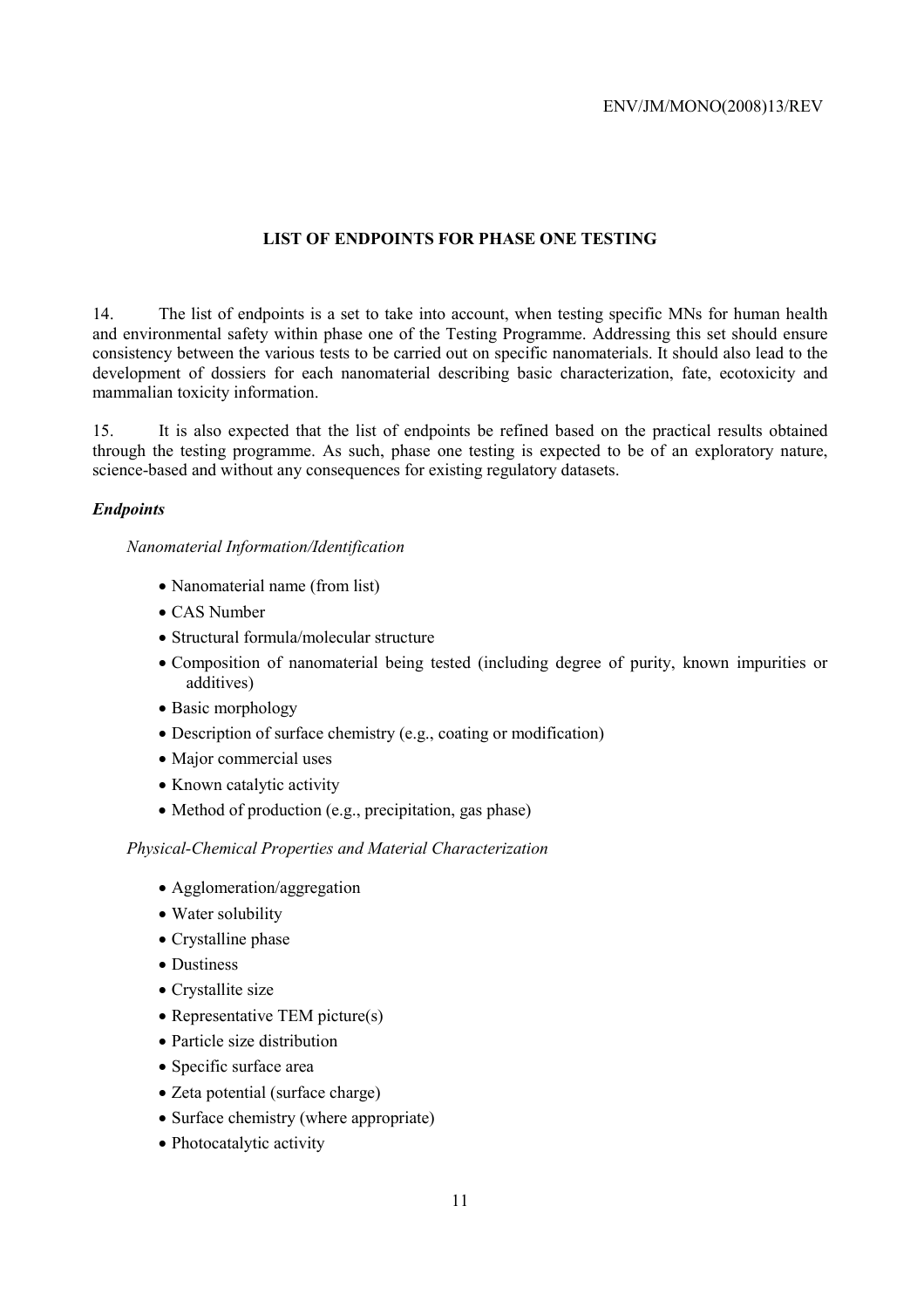- Pour density
- Porosity
- Octanol-water partition coefficient, where relevant
- Redox potential
- Radical formation potential
- Other relevant information (where available)

#### *Environmental Fate*

- Dispersion stability in water
- Biotic degradability
- Ready biodegradability
- Simulation testing on ultimate degradation in surface water
- Soil simulation testing
- Sediment simulation testing
- Sewage treatment simulation testing
- Identification of degradation product(s)
- Further testing of degradation product(s) as required
- Abiotic degradability and fate
- Hydrolysis, for surface modified nanomaterials
- Adsorption- desorption
- Adsorption to soil or sediment
- Bioaccumulation potential
- Other relevant information (when available)

#### *Environmental Toxicology*

- Effects on pelagic species (short term/long term)
- Effects on sediment species (short term/long term)
- Effects on soil species (short term/long term)
- Effects on terrestrial species
- Effects on microorganisms
- Other relevant information (when available)

#### *Mammalian Toxicology*

- Pharmacokinetics (ADME)
- Acute toxicity
- Repeated dose toxicity

If available:

- Chronic toxicity
- Reproductive toxicity